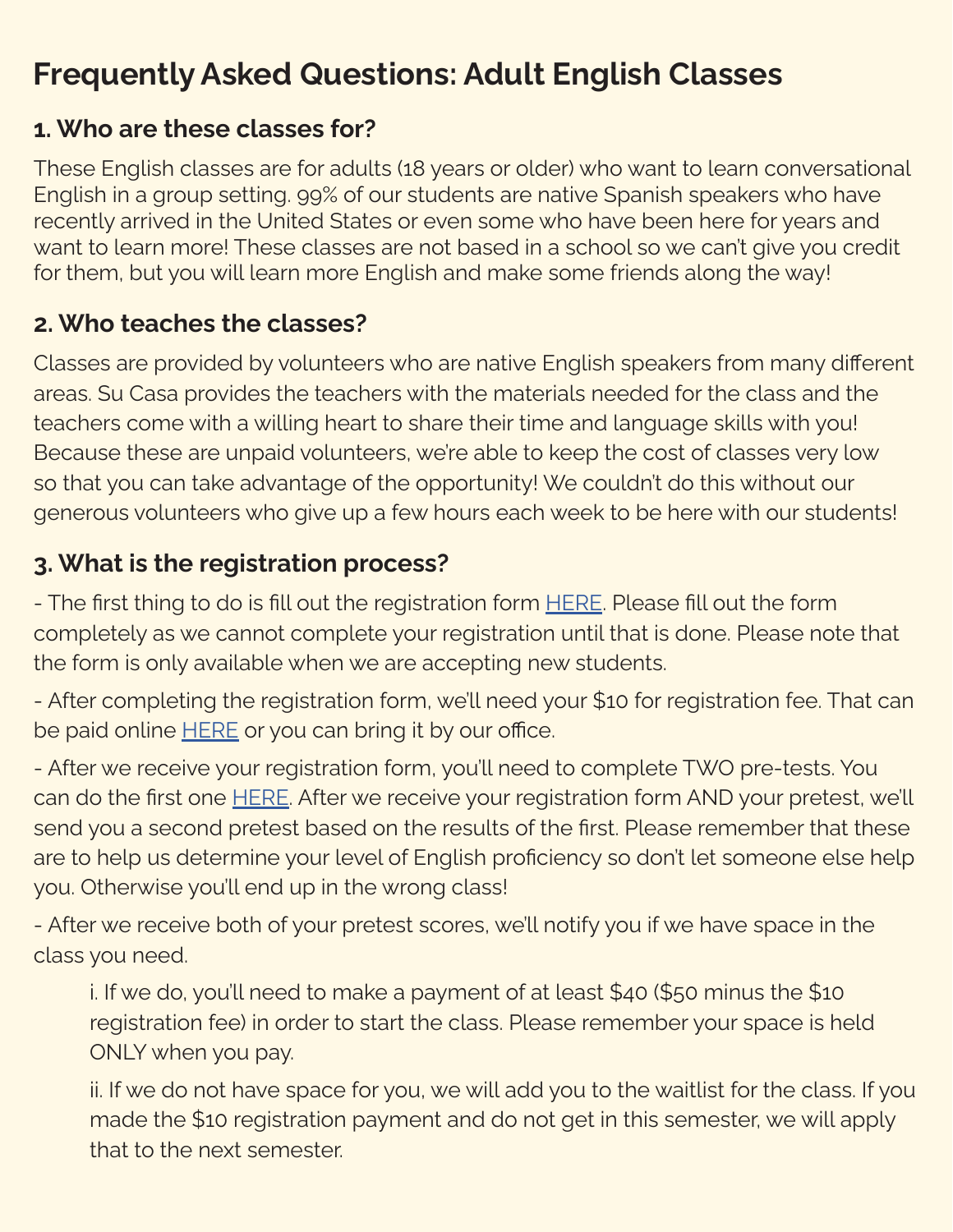### 3. What is the registration process? (cont'd)

- If you are an online student, you'll need to come by the office to pick up your textbook before the first day of classes. If you are an in person student, you will receive your book on the first day of classes. If you need your book mailed to you, please note we will have to charge a \$5 shipping fee.

## 4. I already registered. When will I hear back from you?

Normally within one week of receiving your completed registration form and registration fee (\$10). Our ESL office is open on Tuesdays and Thursdays so that's when we'll reply. If a week has passed and you haven't heard from us, we are so sorry! Please send us a text at 901-244-4600.

## 5. Where are classes located?

In person classes: Our in-person classes are held at our offices. Our address is 1302 N. Graham. If you need to come by outside of class times, the ESL office is open on Tuesdays and Thursdays from 9am-7:30pm.

Online classes: For our online classes, we use Zoom. There is an app available to use on your phone or you can go to Zoom.com to set up an account. You'll need to create your own account before classes begin.

## 6. How can I make my payments?

The semester costs \$125 in total. We encourage you to pay in full if you can because we find that students who pay first are more likely to complete the course. And you don't have to worry about payment reminders! If you can't pay it all at once, you do need to pay at least \$50 by the first day of class to enter. The remaining \$75 can be paid in monthly payments of \$25. You will not be able to complete the course or take your final exams with an unpaid balance.

Online Payments: If you have a bank card, you can make payments online.

To pay in full, please use this link: https://tinyurl.com/fullsemester125

To pay the registration fee, please use this link: https://tinyurl.com/inscrip10

To pay anything else, please text us at 901-244-4600 for a link.

Cash Payments: If you need to pay in cash, please come by our office during ESL office hours. We're available on Tuesdays and Thursdays from 9am-7:30pm during the semester. Please contact us via text at 901-244-4600 if you need to come at a different time.

If you have an employer or other company who would like to pay for the classes on your behalf, please have them contact us via text at 901-244-4600 and we can arrange that.